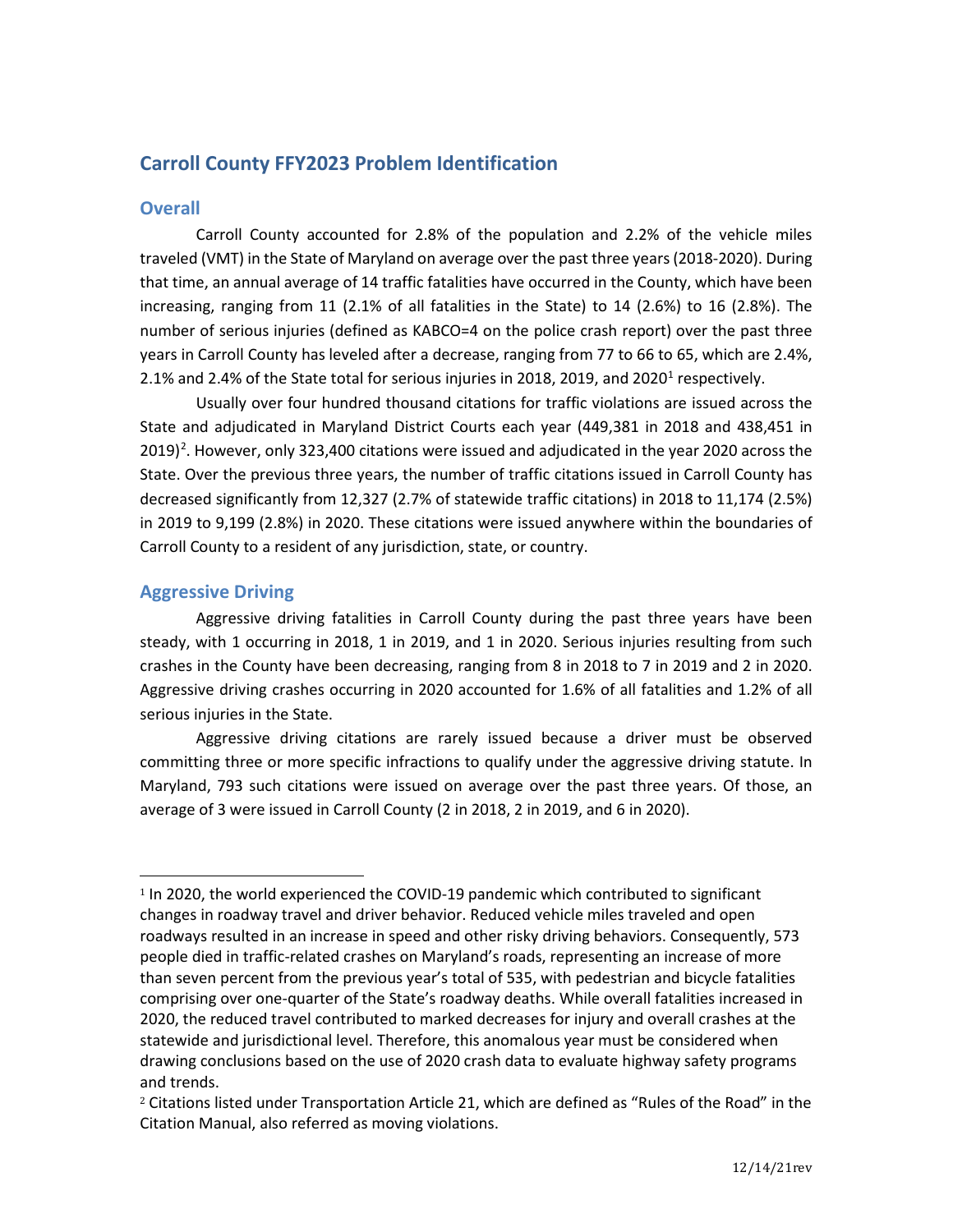### **Distracted Driving**

Since 2018, there have been an annual average of about 4 distracted driving fatalities occurring in Carroll County. In 2020, distracted driving in the County added 8 deaths to the State's distracted driving fatalities, a point on a trend that has increased over the previous three years (3 in 2018 and 1 in 2019). Serious injuries resulting from distracted driving crashes in the County have declined over the past three years, from 42 in 2018 (2.6% of all distracted driving serious injuries in the State) to 38 in 2019 (2.5% of all) to 26 in 2020 (2.1% of all). In 2020, 50.0% of all fatalities and 40.0% of all serious injuries recorded in Carroll County resulted from distracted driving crashes.

Distracted driving citations issued in Maryland during the past three years have decreased significantly, ranging from 33,655 in 2018 to 33,978 in 2019 and 19,450 in 2020. During the same period, distracted driving citations issued in Carroll County have steeply decreased, ranging from 604 in 2018 to 564 in 2019 and 368 in 2020. As a proportion of the distracted driving citations issued statewide, those handed out in the County accounted for 1.8% in 2018, 1.7% in 2019 and 1.9% in 2020.

# **Impaired Driving**

Over the past three years, an average of 3 impaired driving fatalities occurred per year in Carroll County. Fatalities from such crashes have been steady, ranging from 3 (2.1% of all impaired driving fatalities in Maryland) in 2018 to 3 (2.0% of all) in 2019 to 3 (2.5% of all) in 2020. Serious injuries resulting from such crashes in the County over the same time period have leveled after a decrease, ranging from 22 in 2018 (4.7% of all impaired driving serious injuries in the State) to 12 in 2019 (2.5% of all) to 12 in 2020 (2.7% of all). In 2020, 18.8% of all fatalities and 18.5% of all serious injuries in Carroll County resulted from impaired driving crashes, compared to 21.1% of all fatalities and 16.4% of all serious injuries from impaired driving crashes occurring throughout the State.

Impaired driving relates to driving while impaired by alcohol and/or drugs or controlled dangerous substances. Several citations may be issued at the point of an encounter with an impaired driver. Therefore, all judicial figures related to impaired driving will be quantified using arrests, not individual citations. Impaired driving arrests have steeply decreased in Maryland over the past three years, from 18,403 in 2018 to 18,279 in 2019 to 13,651 in 2020. During the same period, impaired driving arrests have steeply decreased in Carroll County, ranging from 514 in 2018 to 417 in 2019 to 357 in 2020. As a proportion of impaired driving arrests in the State, the number of impaired driving arrests in the County accounted for 2.8% in 2018, 2.3% in 2019, and 2.6% in 2020. Of the impaired arrests in the County in 2020, 4.5% were of older drivers (ages 65+) while 3.6% were of younger drivers (ages 16-20).

# **Speeding**

During the past three years, Carroll County averaged 1 speeding related fatality per year, which have been steady over that time: 1 in 2018, 1 in 2019 and 1 in 2020. Serious injuries resulting from such crashes in the County over the past three years have declined, ranging from 8 in 2018 to 8 in 2019 and 3 in 2020. In 2020, 0.9% of statewide speeding related fatalities and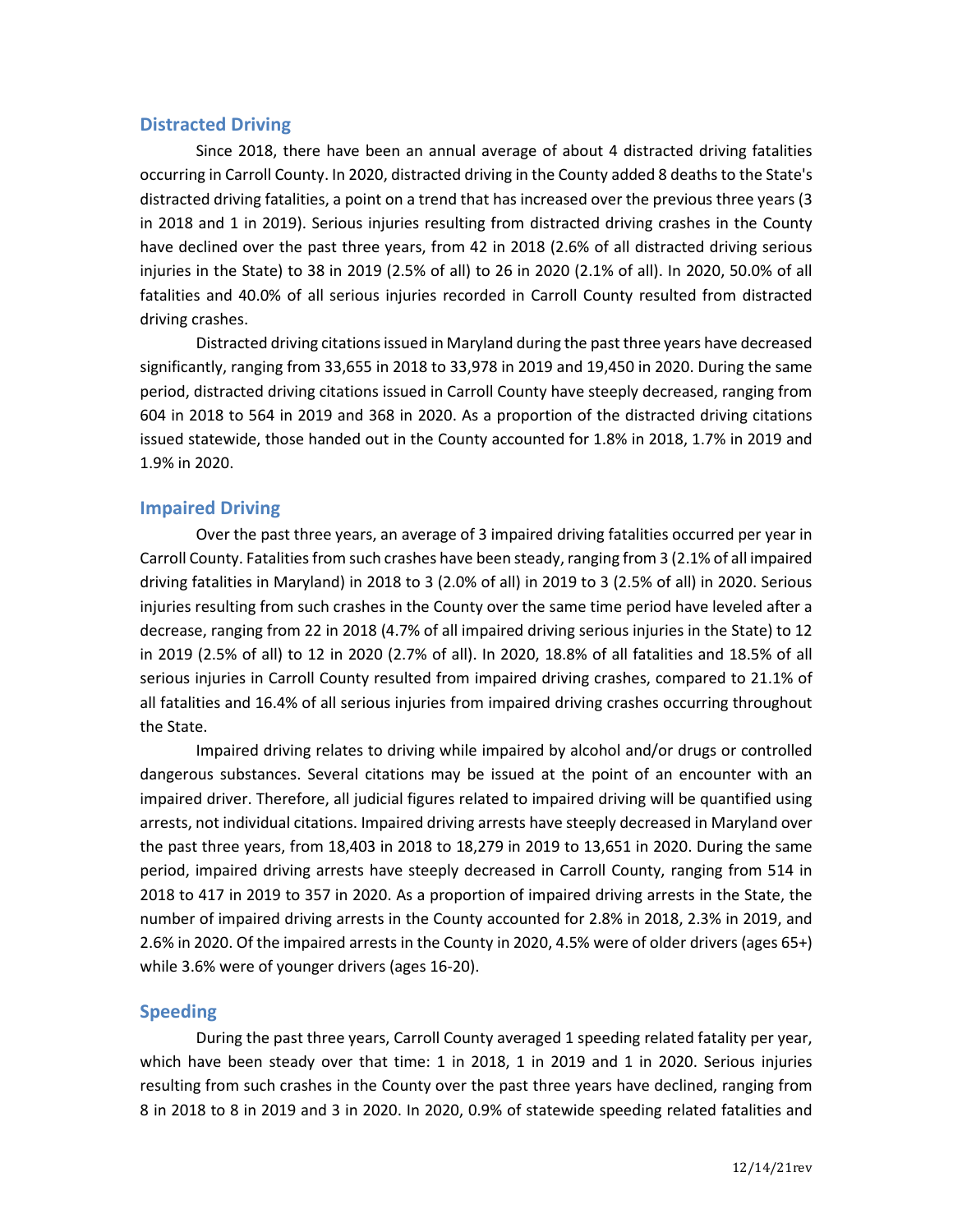1.0% of statewide speeding related serious injuries resulted from crashes in Carroll County. Over the same year, 6.2% of all fatalities and 4.6% of all seriousinjuries recorded in Carroll County were the result of crashes involving driving speed.

Speeding citations are very common even though those adjudicated through the District Court do not include automated enforcement. Speeding citations issued in Carroll County have steeply decreased over the past three years, with 7,170 (3.7% of statewide speeding citations), 6,392 (3.5% of statewide), and 5,377 (3.6% of all) issued in 2018, 2019, and 2020, respectively. Statewide speeding citations have steeply decreased over the same three years: 195,649, 182,213, and 151,419. Speeding citations comprised 58.5% of all Carroll County citations in 2020.

#### **Non-motorists**

Non-motorists are defined here as pedestrians (on foot) and bicyclists. Pedestrian fatalities in Carroll County have risen and fallen over the previous three years, from 1 (2018) to 6 (2019) to 3 (2020), while serious injuries have seen an increase, ranging from 5 (2018) to 4 (2019) to 8 (2020). The occurrence of bicyclist fatalities in Carroll County has been rare, with 0 in 2018, 0 in 2019, and 0 in 2020, while serious injuries to bicyclists have stayed about the same, ranging from 0 in 2018 to 2 in 2019 to 1 in 2020.

Very few non-motorist citations are issued throughout the State, to either the pedestrian or the motor vehicle driver. Typically, more violations are issued to drivers, and in Carroll County 7 were issued to drivers against pedestrians or bicyclists in 2020, while 5 were issued to pedestrians or bicyclists that year. As a proportion of statewide totals (933 and 235), those numbers represent 0.8% and 2.1%, respectively, in 2020.

### **Motorcycles**

Motorcycle rider fatalities have seen an increase over the past three years in Carroll County, ranging from 1 (2018) to 0 (2019) to 4 (2020). Serious injuries to motorcyclists have increased, ranging from 7 (2018) to 9 (2019) to 12 (2020). The 2020 figures account for 5.1% of motorcycle rider fatalities and 3.8% of rider serious injuries that occurred in the State.

Maryland has had a universal helmet law in place for several decades, consequently the incidence of unhelmeted motorcyclists involved in a crash is low. The State has averaged 7 unhelmeted motorcycle rider fatalities per year over the past three years, therefore, unhelmeted motorcycle fatalities in Carroll County have been uncommon (an average of 0 per year). However, 4 seriously injured riders in Carroll County were unhelmeted in 2020, which is 4.6% of the State total (compared to 1 in 2018 and 1 in 2019).

#### **Older Drivers**

In Maryland, older driver safety programs focus on drivers of age 65 years or older. The data presented here on fatalities and serious injuries include any person involved in a crash with an older driver. Older drivers were involved in crashes that resulted in an average of 94 fatalities in Maryland each year (85 in 2018, 105 in 2019 and 91 in 2020). During that time, serious injuries resulting from these crashes in Maryland have seen a significant decrease, ranging from 518 in 2018 to 512 in 2019 to 381 in 2020. Fatal crashes involving older drivers in Carroll County averaged